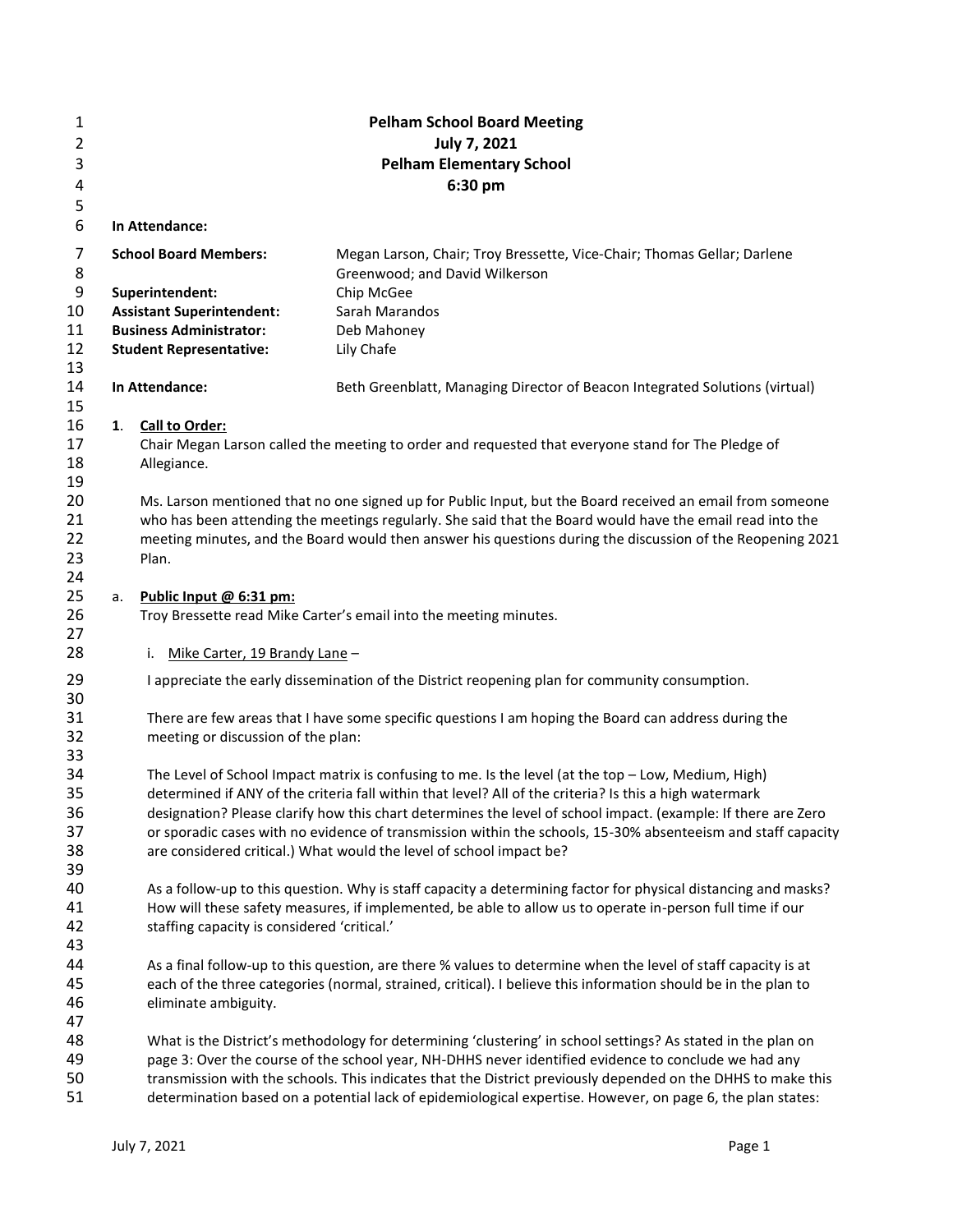The school nurse will no longer report cases, and the School Administration will no longer complete contact tracing.

 Can the Administration and Board clarify what has changed over the past year to enable nurses to determine 'clustering'? Has training or certification been performed or achieved? I believe the methodology used to determine clustering should be included within the plan. Again, this is being requested to remove ambiguity.

 I would greatly appreciate a Board member reading this during public comment on my behalf and if answers to these questions could be provided. Thank you for all that you do in service to the community!

### Regards,

- Mike Carter
- Public Input closed at 6:34 pm.
- Mr. Wilkerson entered the meeting at 6:38 pm.

## b. **Opening Remarks:**

## i. **Student Representative:**

 Lily Chafe mentioned that Athletic Director Todd Kress sent out an email to students regarding information for fall sports. The email contains a link that will take students to the Pelham Athletics website, and students may register for the fall sports. Ms. Chafe added that it was important that students who want to play football must register by August 13 and any other sport by August 16.

 Ms. Chafe stated that Ms. Koravos has sent out an email to students with a link to a spreadsheet that will allow students to sign up and volunteer for the Pelham Farmer's Market on Saturdays. Ms. Koravos sent 78 out the email for students who may need more community service hours.

### ii. **Superintendent:**

 Superintendent Chip McGee commented that PES had a lightning strike at the building last week. He noted that the lightning did minor damage to the fire panel, which is why the PES library has the air- conditioning on full blast. Dr. McGee stated that the District has already filed a claim with its insurance 84 company and is currently working through the repairs. Dr. McGee thanked Brian Sands for coming in and working on the issue on his first day as Facilities Director. He also thanked Ray Wilkins, PES Principal Jessica Van Vranken, and her staff. They made sure the building was safe, and this allowed ESY students to 87 attend school today. Dr. McGee also thank Pelham Fire Inspector John Hodge for helping to make sure the **PES could reopen safely.** 

 Dr. McGee commented that the District learned that Parent Conferences at the elementary level were improved by cycling parents in a group of five, which was better than having all the parents in one classroom at a time. The District has decided to maintain the meetings in groups of five.

 Dr. McGee recognized Tina Tanguay. He mentioned that Ms. Tanguay would be joining the District as an Administrator overseeing the PHS Guidance Department.

# **2. Presentations:**

# a. **Solar Energy Generation:**

 Superintendent Chip McGee introduced Managing Director Beth Greenblatt of Beacon Integrated Solutions. Dr. McGee mentioned that Ms. Greenblatt would represent the Pelham School District as an Owner's Agent in 101 looking at the possibility of solar photovoltaic energy production. Ms. Greenblatt attended the meeting virtually.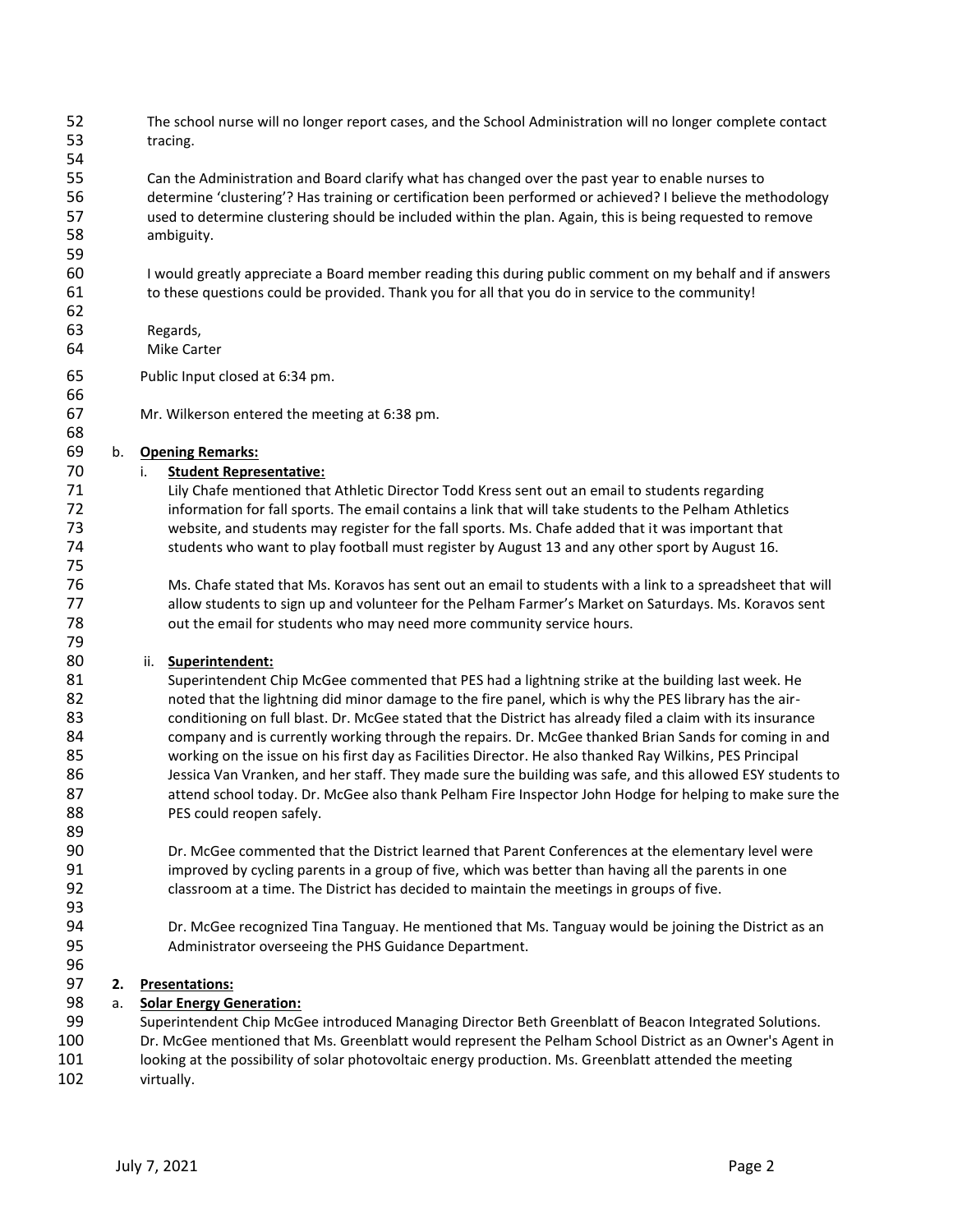| 103<br>104<br>105<br>106 | Ms. Greenblatt commented that Beacon Integrated Solutions is a Massachusetts certified woman-owned<br>energy management solutions firm helping clients optimize energy economics, optimize energy infrastructure,<br>invest in environmental sustainability solutions, and participate in traditional and renewable energy markets. |                                                                                                                    |  |  |  |  |  |  |  |
|--------------------------|-------------------------------------------------------------------------------------------------------------------------------------------------------------------------------------------------------------------------------------------------------------------------------------------------------------------------------------|--------------------------------------------------------------------------------------------------------------------|--|--|--|--|--|--|--|
| 107                      |                                                                                                                                                                                                                                                                                                                                     | Ms. Greenblatt stated that Beacon Integrated Solutions core focus was in three areas:                              |  |  |  |  |  |  |  |
| 108                      |                                                                                                                                                                                                                                                                                                                                     | i. Energy Efficiency and Energy Management Support                                                                 |  |  |  |  |  |  |  |
| 109                      | ii.                                                                                                                                                                                                                                                                                                                                 | <b>Renewable Energy Solutions</b>                                                                                  |  |  |  |  |  |  |  |
| 110                      |                                                                                                                                                                                                                                                                                                                                     | iii. Commodity Advisory and Procurement Support                                                                    |  |  |  |  |  |  |  |
| 111                      |                                                                                                                                                                                                                                                                                                                                     |                                                                                                                    |  |  |  |  |  |  |  |
| 112                      |                                                                                                                                                                                                                                                                                                                                     | She has assisted the Pelham School District with commodity advisory and procurement support since 2014.            |  |  |  |  |  |  |  |
| 113                      |                                                                                                                                                                                                                                                                                                                                     |                                                                                                                    |  |  |  |  |  |  |  |
| 114                      |                                                                                                                                                                                                                                                                                                                                     | Ms. Greenblatt stated that on-site renewable energy solutions are successful when three essential objectives       |  |  |  |  |  |  |  |
| 115                      |                                                                                                                                                                                                                                                                                                                                     | are achieved:                                                                                                      |  |  |  |  |  |  |  |
| 116                      |                                                                                                                                                                                                                                                                                                                                     | i. Economic Benefits                                                                                               |  |  |  |  |  |  |  |
| 117                      | ii.                                                                                                                                                                                                                                                                                                                                 | <b>Environmental Benefits</b>                                                                                      |  |  |  |  |  |  |  |
| 118                      | iii.                                                                                                                                                                                                                                                                                                                                | <b>Educational Benefits</b>                                                                                        |  |  |  |  |  |  |  |
| 119                      |                                                                                                                                                                                                                                                                                                                                     |                                                                                                                    |  |  |  |  |  |  |  |
| 120                      |                                                                                                                                                                                                                                                                                                                                     | She mentioned that when siting on rooftops, some considerations need to be given:                                  |  |  |  |  |  |  |  |
| 121                      | i.                                                                                                                                                                                                                                                                                                                                  | Orientation toward south and east                                                                                  |  |  |  |  |  |  |  |
| 122                      | ii.                                                                                                                                                                                                                                                                                                                                 | Age of roof and remaining life and warranty                                                                        |  |  |  |  |  |  |  |
| 123                      |                                                                                                                                                                                                                                                                                                                                     | iii. Reserve weight capacity beyond snow load                                                                      |  |  |  |  |  |  |  |
| 124                      | iv.                                                                                                                                                                                                                                                                                                                                 | Penetrations                                                                                                       |  |  |  |  |  |  |  |
| 125                      |                                                                                                                                                                                                                                                                                                                                     |                                                                                                                    |  |  |  |  |  |  |  |
| 126                      |                                                                                                                                                                                                                                                                                                                                     | Ms. Greenblatt noted that there are several behind the meter benefits and considerations that the School           |  |  |  |  |  |  |  |
| 127                      |                                                                                                                                                                                                                                                                                                                                     | District would want to think about:                                                                                |  |  |  |  |  |  |  |
| 128                      |                                                                                                                                                                                                                                                                                                                                     | i. Site the solar array on top of the roof and plug the solar array into the building or plug the solar array into |  |  |  |  |  |  |  |
| 129                      |                                                                                                                                                                                                                                                                                                                                     | the grid. If the District plugs the solar array into the building, they would be 'Spinning the meter               |  |  |  |  |  |  |  |
| 130                      |                                                                                                                                                                                                                                                                                                                                     | backward.' If the District plugs the solar array into the building, this will help to avoid additional costs.      |  |  |  |  |  |  |  |
| 131                      |                                                                                                                                                                                                                                                                                                                                     |                                                                                                                    |  |  |  |  |  |  |  |
| 132                      | ii.                                                                                                                                                                                                                                                                                                                                 | If the District were to export electricity to the grid, Liberty Utilities would compensate the District under      |  |  |  |  |  |  |  |
| 133                      |                                                                                                                                                                                                                                                                                                                                     | the Net Metering rules.                                                                                            |  |  |  |  |  |  |  |
| 134                      |                                                                                                                                                                                                                                                                                                                                     |                                                                                                                    |  |  |  |  |  |  |  |
| 135                      | iii.                                                                                                                                                                                                                                                                                                                                | Utility metering requirements.                                                                                     |  |  |  |  |  |  |  |
| 136                      |                                                                                                                                                                                                                                                                                                                                     |                                                                                                                    |  |  |  |  |  |  |  |
| 137                      |                                                                                                                                                                                                                                                                                                                                     | iv. Competitive Electricity Supply                                                                                 |  |  |  |  |  |  |  |
| 138                      |                                                                                                                                                                                                                                                                                                                                     | a. The District is under contract for competitive electricity supply through 2023.                                 |  |  |  |  |  |  |  |
| 139                      |                                                                                                                                                                                                                                                                                                                                     | The District needs to confirm that the behind-the-meter systems will not trigger any material                      |  |  |  |  |  |  |  |
| 140                      |                                                                                                                                                                                                                                                                                                                                     | change/deviation provisions if solar projects are implemented before November 2023.                                |  |  |  |  |  |  |  |
| 141                      |                                                                                                                                                                                                                                                                                                                                     | The District needs to confirm whether electricity accounts must return to utility default service if<br>c.         |  |  |  |  |  |  |  |
| 142                      |                                                                                                                                                                                                                                                                                                                                     | participating in the Net Metering Program.                                                                         |  |  |  |  |  |  |  |
| 143                      |                                                                                                                                                                                                                                                                                                                                     |                                                                                                                    |  |  |  |  |  |  |  |
| 144                      | v.                                                                                                                                                                                                                                                                                                                                  | <b>Environmental Attributes</b>                                                                                    |  |  |  |  |  |  |  |
| 145                      |                                                                                                                                                                                                                                                                                                                                     | Ownership of environmental attributes usually accrues to the owner of the solar array.<br>а.                       |  |  |  |  |  |  |  |
| 146                      |                                                                                                                                                                                                                                                                                                                                     |                                                                                                                    |  |  |  |  |  |  |  |
| 147                      | vi.                                                                                                                                                                                                                                                                                                                                 | <b>Education Benefits</b>                                                                                          |  |  |  |  |  |  |  |
| 148                      |                                                                                                                                                                                                                                                                                                                                     | Electronic web-based dashboard near real-time generation data and calculated environmental<br>a.                   |  |  |  |  |  |  |  |
| 149                      |                                                                                                                                                                                                                                                                                                                                     | benefits coming from the solar array.                                                                              |  |  |  |  |  |  |  |
| 150                      |                                                                                                                                                                                                                                                                                                                                     | Workshops and demonstrations<br>b.                                                                                 |  |  |  |  |  |  |  |
| 151                      |                                                                                                                                                                                                                                                                                                                                     |                                                                                                                    |  |  |  |  |  |  |  |
| 152                      |                                                                                                                                                                                                                                                                                                                                     | vii. Establish a Solar Energy Task Force with representation.                                                      |  |  |  |  |  |  |  |
| 153                      |                                                                                                                                                                                                                                                                                                                                     | <b>School Board Member</b><br>a.                                                                                   |  |  |  |  |  |  |  |
| 154                      |                                                                                                                                                                                                                                                                                                                                     | Town Official<br>b.                                                                                                |  |  |  |  |  |  |  |
| 155                      |                                                                                                                                                                                                                                                                                                                                     | Parent<br>c.                                                                                                       |  |  |  |  |  |  |  |
|                          |                                                                                                                                                                                                                                                                                                                                     |                                                                                                                    |  |  |  |  |  |  |  |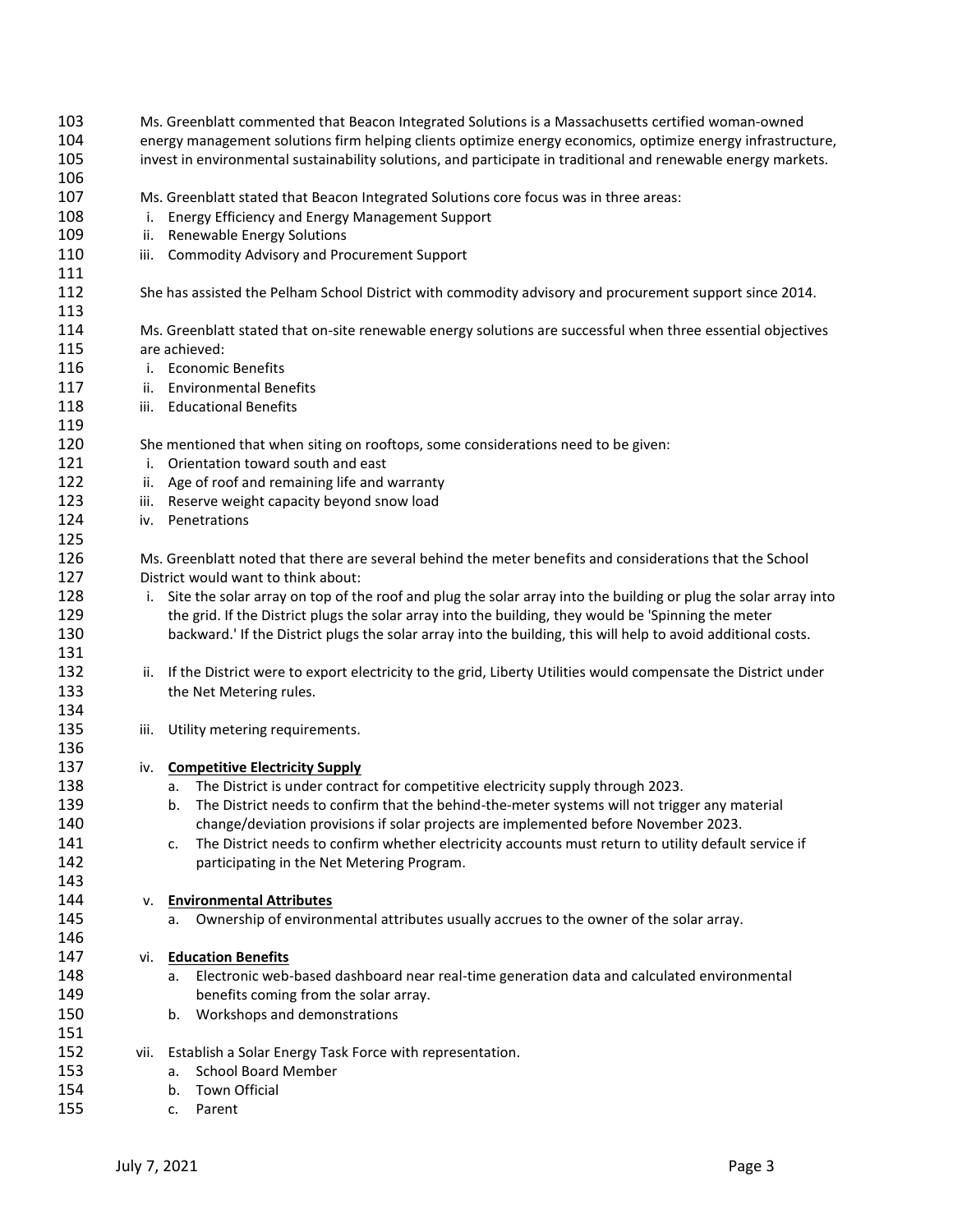| 156<br>157<br>158<br>159<br>160<br>161                             |          |                                                                                                                                                                                                                                                                                                                                                                                                         | e.<br>f.<br>g.<br>h.<br>i.             | d. Student<br>Teacher/Educator<br>Superintendent<br><b>Business Administrator</b><br><b>Director of Facilities</b><br>Owner's Agent                                                                                                                                                                                                          |  |  |  |  |
|--------------------------------------------------------------------|----------|---------------------------------------------------------------------------------------------------------------------------------------------------------------------------------------------------------------------------------------------------------------------------------------------------------------------------------------------------------------------------------------------------------|----------------------------------------|----------------------------------------------------------------------------------------------------------------------------------------------------------------------------------------------------------------------------------------------------------------------------------------------------------------------------------------------|--|--|--|--|
| 162<br>163<br>164<br>165<br>166<br>167<br>168<br>169<br>170<br>171 |          | viii.                                                                                                                                                                                                                                                                                                                                                                                                   | a.<br>b.<br>c.<br>d.<br>e.<br>f.<br>g. | Critical areas of focus:<br>Project goals<br>Ownership considerations (District versus third-party)<br>Siting considerations<br>Economic requirements<br>Operational considerations and schedules<br><b>Educational Requirements</b><br>Procurement options (sole source versus competitive procurement)                                     |  |  |  |  |
| 172<br>173<br>174<br>175                                           |          |                                                                                                                                                                                                                                                                                                                                                                                                         |                                        | Ms. Greenblatt discussed the conceptual designs for PHS, PMS, and PES. She stated that the PHS has a sizeable<br>array of 720 kW DC and resources. The existing PMS has an array of 199 kW DC, but that would increase after<br>the renovation. The PES has an array of 312.9 kW DC.                                                         |  |  |  |  |
| 176<br>177<br>178<br>179                                           |          | 2023.                                                                                                                                                                                                                                                                                                                                                                                                   |                                        | She added that the next steps are for the District to create a Solar Energy Task Force, report recommendations<br>through the Superintendent for School Board consideration, and meet budgetary schedule deadlines for FY                                                                                                                    |  |  |  |  |
| 180<br>181<br>182<br>183<br>184                                    |          | Troy Bressette thanked Ms. Greenblatt for her time and patience. He mentioned that he appreciated her<br>objectives of Economic Benefits, Environmental Benefits, and Educational Benefits. Mr. Bressette stated<br>that he appreciated the conceptual designs of the three schools, and he believed that the solar arrays would<br>be able to produce about half of the District's energy consumption. |                                        |                                                                                                                                                                                                                                                                                                                                              |  |  |  |  |
| 185<br>186<br>187<br>188                                           |          | Tom Gellar asked if anyone knew what the estimated energy consumption number for the School District was.<br>Ms. Greenblatt stated that the annual kilowatt hours' consumption is around two million kilowatt-hours per<br>year. She noted that once the renovation is complete, the number of kilowatt-hours per year will increase.                                                                   |                                        |                                                                                                                                                                                                                                                                                                                                              |  |  |  |  |
| 189<br>190<br>191<br>192                                           |          | Megan Larson mentioned that this is not the first time that the District has talked about solar, and in the past,<br>it has not worked out. Business Administrator Deb Mahoney commented that whenever she mentions talking<br>to the energy consultant, she is referring to Ms. Greenblatt.                                                                                                            |                                        |                                                                                                                                                                                                                                                                                                                                              |  |  |  |  |
| 193<br>194<br>195<br>196<br>197                                    |          | exported.                                                                                                                                                                                                                                                                                                                                                                                               |                                        | Mr. Gellar asked if School Districts the size of Pelham typically export the energy back to the grid or store the<br>energy. Ms. Greenblatt stated that based on the Pelham School Districts' energy requirements versus what<br>will be generated. The information will allow the District to understand what it can absorb and what can be |  |  |  |  |
| 198<br>199<br>200<br>201<br>202<br>203                             | З.<br>a. |                                                                                                                                                                                                                                                                                                                                                                                                         |                                        | <b>Main Issues / Policy Updates:</b><br><b>Reopening 2021 Plan:</b><br>Superintendent Chip McGee commented that putting together the Reopening 2021 Plan was a lot of work,<br>and he thanked everyone who helped put together the plan. Dr. McGee thanked the members of the<br>following subcommittees:                                    |  |  |  |  |
| 204<br>205<br>206<br>207<br>208                                    |          | i.                                                                                                                                                                                                                                                                                                                                                                                                      |                                        | <b>Teaching and Learning</b><br>(Assistant Superintendent Sarah Marandos; Parent Iris O'Donnell PMS; Parent Christina Tetreault - PHS;<br>Student Shaelyn Bonaparte, Class of 2022; Teacher Tracy Hussey PES; and Principal Stacy Maghakian PMS)                                                                                             |  |  |  |  |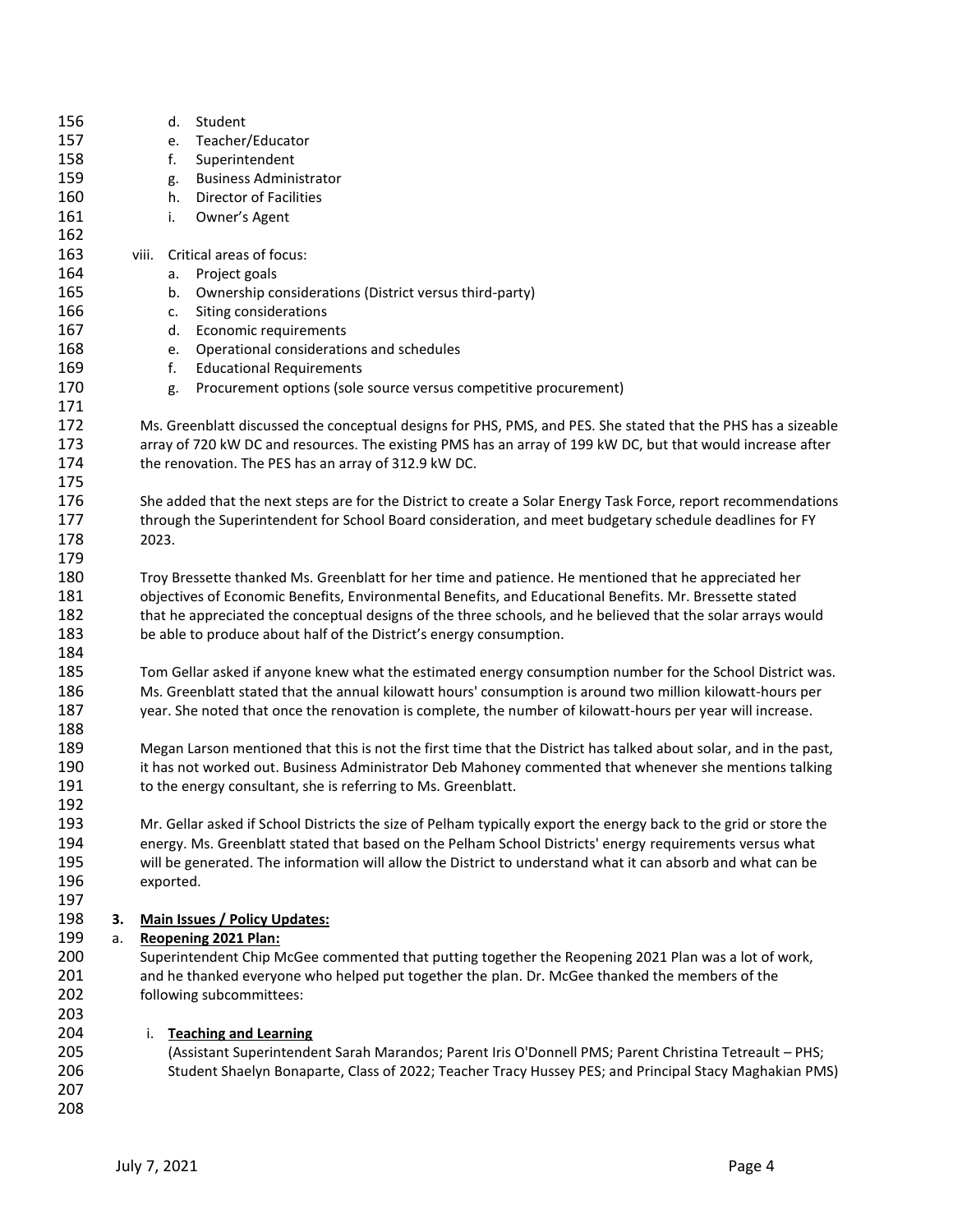| 209 | ii. Health and Safety                                                                                           |  |  |  |  |  |  |
|-----|-----------------------------------------------------------------------------------------------------------------|--|--|--|--|--|--|
| 210 | (Director of Human Resources Joan Cote; Parent Ralph Cantacesso - PHS; Parent Joshua Glynn - PES;               |  |  |  |  |  |  |
| 211 | Student Madison Gillis, Class of 2023; School Nurse Assistant Nicole MacKinnon; Pelham School Board             |  |  |  |  |  |  |
| 212 | Member Megan Larson; and Parent Lisa Celata - PMS)                                                              |  |  |  |  |  |  |
| 213 |                                                                                                                 |  |  |  |  |  |  |
| 214 | iii. Operations                                                                                                 |  |  |  |  |  |  |
| 215 | (Business Administrator Deb Mahoney; Parent Ronald Campbell - PES; Teacher Nisha Padhye, PHS;                   |  |  |  |  |  |  |
| 216 | Instructional Assistant Donna Dailey; Principal Jessica VanVranken PES; and Director of Technology Lee          |  |  |  |  |  |  |
| 217 |                                                                                                                 |  |  |  |  |  |  |
|     | Depres)                                                                                                         |  |  |  |  |  |  |
| 218 |                                                                                                                 |  |  |  |  |  |  |
| 219 | <b>Social-Emotional Impacts</b><br>iv.                                                                          |  |  |  |  |  |  |
| 220 | (Director of Special Services Brendan Hoffman; Parent Laurie White - PES; Teacher Lisa Stevens PMS;             |  |  |  |  |  |  |
| 221 | Instructional Coach Patti Lamontagne; Principal Dawn Mead PHS; and Student Shaelyn Bonaparte Class of           |  |  |  |  |  |  |
| 222 | 2022)                                                                                                           |  |  |  |  |  |  |
| 223 |                                                                                                                 |  |  |  |  |  |  |
| 224 | Dr. McGee started reviewing the Reopening 2021 Plan by going over some of the critical elements of the plan     |  |  |  |  |  |  |
| 225 | for reopening the Pelham School District in the fall of 2021. The key elements are:                             |  |  |  |  |  |  |
| 226 | The goal is to have a school year as close to normal as possible.<br>i.                                         |  |  |  |  |  |  |
| 227 | Face coverings will be optional.<br>ii.                                                                         |  |  |  |  |  |  |
| 228 | Physical distancing will not be required.<br>iii.                                                               |  |  |  |  |  |  |
| 229 | Many activities will return to a pre-pandemic approach.<br>iv.                                                  |  |  |  |  |  |  |
| 230 | Everyone who enters our building will be required to self-screen.<br>v.                                         |  |  |  |  |  |  |
| 231 | People with COVID-19 will be excluded.<br>vi.                                                                   |  |  |  |  |  |  |
| 232 | vii. The District will continue following hand sanitation, cleaning, and ventilation guidelines.                |  |  |  |  |  |  |
| 233 |                                                                                                                 |  |  |  |  |  |  |
| 234 | Superintendent McGee stated that similar to last year, the key will be communication. He noted that the         |  |  |  |  |  |  |
| 235 |                                                                                                                 |  |  |  |  |  |  |
|     | Superintendent would serve as the primary point of contact for communications regarding the pandemic. Dr.       |  |  |  |  |  |  |
| 236 | McGee added that the District would remain committed to communicating with the community through email          |  |  |  |  |  |  |
| 237 | if any person, while in school, has a confirmed case of COVID-19. He added that the District would continue to  |  |  |  |  |  |  |
| 238 | find the necessary balance between privacy and safety.                                                          |  |  |  |  |  |  |
| 239 |                                                                                                                 |  |  |  |  |  |  |
| 240 | Dr. McGee mentioned that the priorities for the Reopening 2021 Plan are similar to the Reopening 2020 Plan.     |  |  |  |  |  |  |
| 241 | The difference this year is that the Task Force added 'Focus on Pelham' to the priority list. The District will |  |  |  |  |  |  |
| 242 | continue to use the NH-DHHS as a source for data.                                                               |  |  |  |  |  |  |
| 243 | Safety First<br>i.                                                                                              |  |  |  |  |  |  |
| 244 | Be in School<br>ii.                                                                                             |  |  |  |  |  |  |
| 245 | iii.<br>Data Drives Our Decisions                                                                               |  |  |  |  |  |  |
| 246 | Be Flexible; Offer Choice<br>iv.                                                                                |  |  |  |  |  |  |
| 247 | Be Equitable and Personalized<br>ν.                                                                             |  |  |  |  |  |  |
| 248 | Focus on Pelham<br>vi.                                                                                          |  |  |  |  |  |  |
| 249 |                                                                                                                 |  |  |  |  |  |  |
| 250 | Dr. McGee stated that he would not provide his regular pandemic update. He highlighted, as of the meeting,      |  |  |  |  |  |  |
| 251 | the Level of Community Transmission. The PCR test positivity rate for Hillsborough County, not including        |  |  |  |  |  |  |
| 252 | Nashua, is 0.8%. Dr. McGee stated that to go from Low to Medium is 5%. The new infections per 100,000           |  |  |  |  |  |  |
| 253 | population in the prior 14 days is 11, and the cutoff is 50.                                                    |  |  |  |  |  |  |
| 254 |                                                                                                                 |  |  |  |  |  |  |
|     |                                                                                                                 |  |  |  |  |  |  |
| 255 | The PCR test positivity rate for Pelham is zero. The new infections per 100,000 population in the prior 14 days |  |  |  |  |  |  |
| 256 | is zero.                                                                                                        |  |  |  |  |  |  |
| 257 |                                                                                                                 |  |  |  |  |  |  |
| 258 | <b>Health and Safety</b>                                                                                        |  |  |  |  |  |  |
| 259 | Dr. McGee said the District would not require physical distancing and masks. Self-screening and hand            |  |  |  |  |  |  |
| 260 | sanitation will be necessary. Because the District is abiding by these guidelines, the following will occur:    |  |  |  |  |  |  |
| 261 | Regular capacity on buses.<br>i.                                                                                |  |  |  |  |  |  |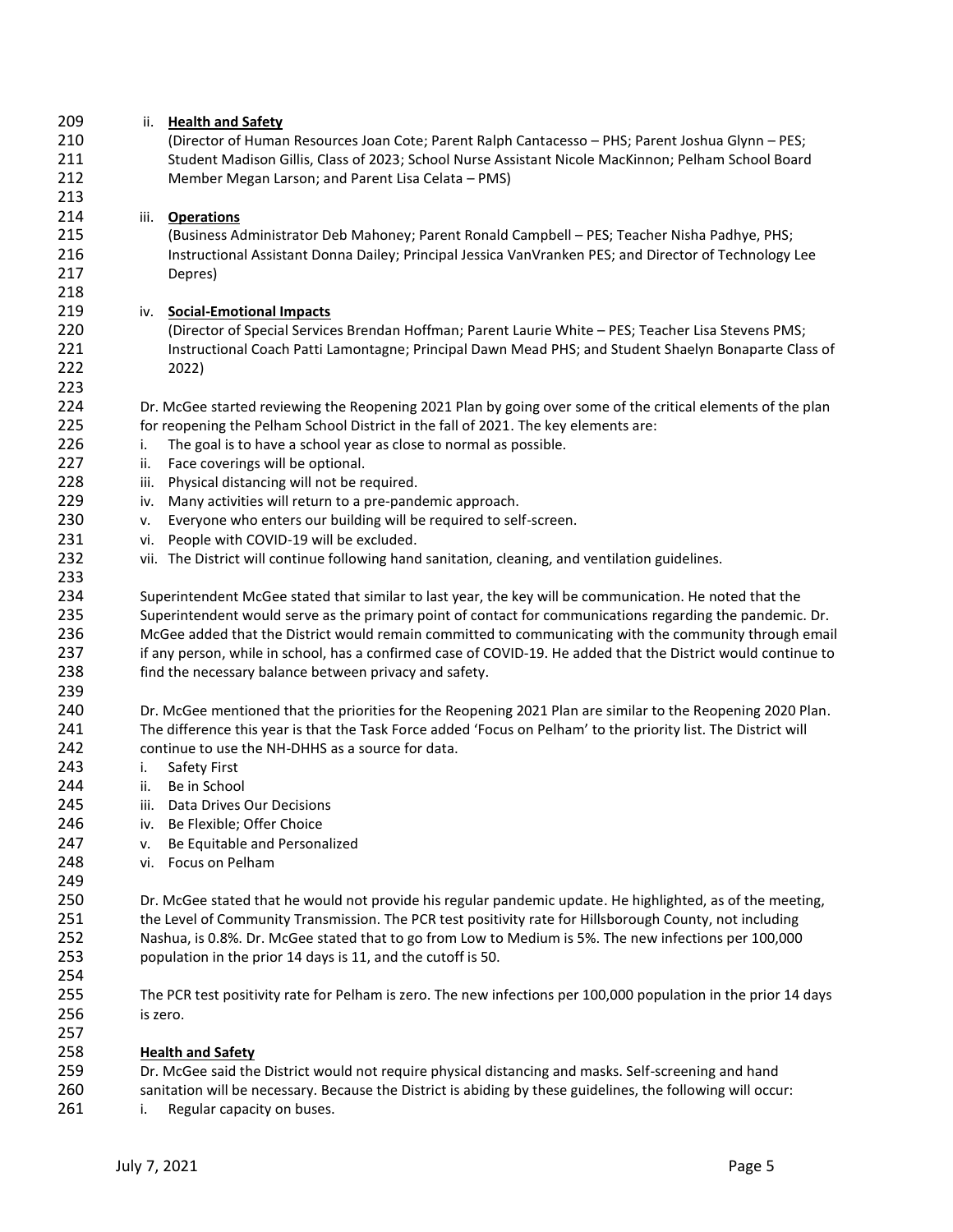263 iii. Regular meals in the cafeteria. iv. Regular movement of students to different classes. v. Group work in classrooms. vi. Shared supplies as needed. Dr. McGee commented that the District would not require COVID-19 vaccination for attendance for the 2021- 22 school year, and the District will not "tether" vaccinations to mask-wearing. This means that students who have not received a COVID-19 vaccine will not be required to wear a mask. Also, students who have not received a COVID-19 vaccine will not be required to occupy different physical spaces. **Self-Screening**  Dr. McGee mentioned that self-screening would look very similar to the self-screening from last year. He added that it is easy to anticipate the upcoming cold and flu season, and the District needs to make sure it handles both false positives and false negatives. The staff and students will continue to have daily hand washing routines whenever possible. **Possible COVID-19 Cases** Dr. McGee stated that the NH-DHHS has said, 'no longer are schools expected to do contact tracing for positive cases in school.' The only contact tracing that NH-DHHS requires is at home, and this means that if there is a positive COVID-19 case in the home, then the contact tracing must occur in the home. If there is a positive case within the school, the Superintendent will inform the entire community by email. **Operations** i. Cleaning, Food Service, and Transportation will be provided much like it was before the pandemic. ii. Ventilation – The District will have enough HEPA filters for all Student-Teacher spaces next year. Dr. McGee mentioned that the School Board has committed to installing AC on the second floor and in the cafeteria at PES. The project is expected to be completed in June 2022. iii. Other – a. The District will leave bubblers off until national standards change. b. The District will allow the use of lockers. c. The District will no longer require one-way directions in hallways and stairs. d. The District will purchase sufficient cleaning supplies and hand washing and sanitizing supplies for staff and student use. e. The District will reopen school facilities to visitors and outside group use/rent, nights, weekends, and school break as they did pre-pandemic. f. The District will consider overnight trips. **Teaching and Learning i. Technology** The District will continue its commitment to Google Classroom as the standard platform for students to access information. Google Classroom is the Pelham School District's primary platform. **ii. Remote Option** The Pelham School District will use New Hampshire Virtual Learning Academy School (VLACS) as its primary remote option. **iii. 'Learning Loss'** The District will address gaps with instruction for those students who need help. The District has already implemented a voluntary summer program and will offer after-school support for students who need more help. Dr. McGee added that Federal Funds would be used to include a late bus. 

ii. Regular use of lockers.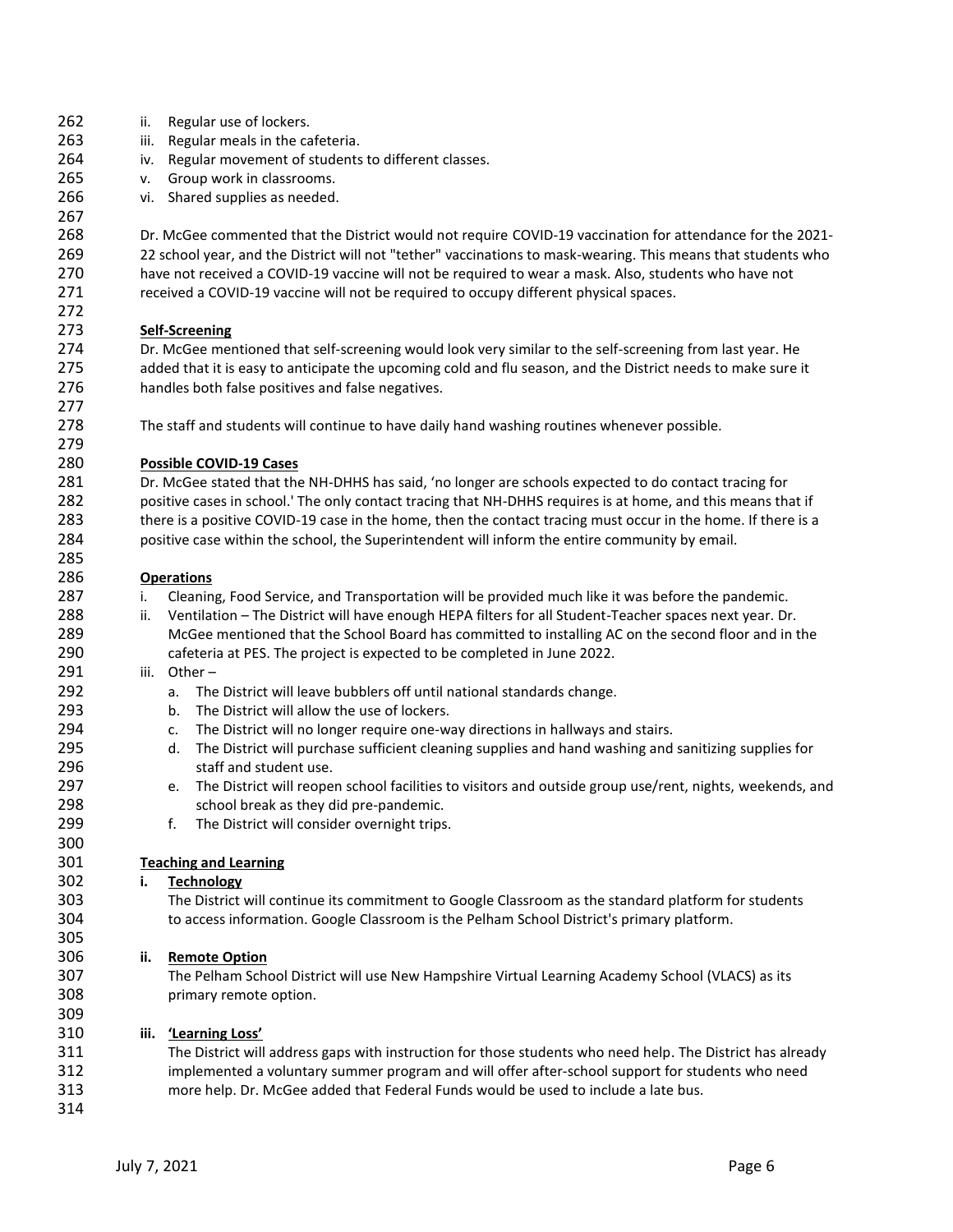| 315 | iv. Other Changes                                                                                                      |  |  |  |  |  |  |  |  |
|-----|------------------------------------------------------------------------------------------------------------------------|--|--|--|--|--|--|--|--|
| 316 | Dr. McGee stated that the other changes are mainly technical, and the information will be included in the              |  |  |  |  |  |  |  |  |
| 317 | Family Guide for Reopening.                                                                                            |  |  |  |  |  |  |  |  |
| 318 |                                                                                                                        |  |  |  |  |  |  |  |  |
| 319 |                                                                                                                        |  |  |  |  |  |  |  |  |
|     | <b>Social-Emotional Impacts</b>                                                                                        |  |  |  |  |  |  |  |  |
| 320 | The District will continue to use Collaborative for Academic, Social, and Emotional Learning (CASEL).                  |  |  |  |  |  |  |  |  |
| 321 | The three signature practices for CASEL are:                                                                           |  |  |  |  |  |  |  |  |
| 322 |                                                                                                                        |  |  |  |  |  |  |  |  |
| 323 | Universal Interventions (Tier $1$ ) – All students receive this intervention.<br>i.                                    |  |  |  |  |  |  |  |  |
| 324 |                                                                                                                        |  |  |  |  |  |  |  |  |
| 325 | ii.<br>Targeted Interventions (Tier 2) - Small group targeted interventions will be designed to meet the needs         |  |  |  |  |  |  |  |  |
| 326 | of students for whom the universal interventions are not sufficient.                                                   |  |  |  |  |  |  |  |  |
| 327 |                                                                                                                        |  |  |  |  |  |  |  |  |
| 328 | iii.<br><b>Intensive Interventions (Tier 3)</b> – These more intensive interventions are designed to meet the needs of |  |  |  |  |  |  |  |  |
|     |                                                                                                                        |  |  |  |  |  |  |  |  |
| 329 | students who require individualized interventions. These interventions may include but are not limited to              |  |  |  |  |  |  |  |  |
| 330 | Individual Counseling and Referrals to Community Mental Health or other providers.                                     |  |  |  |  |  |  |  |  |
| 331 |                                                                                                                        |  |  |  |  |  |  |  |  |
| 332 | <b>Future Decision Making</b>                                                                                          |  |  |  |  |  |  |  |  |
| 333 | Dr. McGee mentioned that he hoped that the District could put the pandemic in the rearview mirror. He                  |  |  |  |  |  |  |  |  |
| 334 | added that it is a good idea to plan for the possibility of the pandemic returning to be safe. The District has a      |  |  |  |  |  |  |  |  |
| 335 | plan about how to make decisions if circumstances change.                                                              |  |  |  |  |  |  |  |  |
| 336 |                                                                                                                        |  |  |  |  |  |  |  |  |
| 337 | Dr. McGee reviewed the metric scales with the Board. He noted that the Superintendent would make all the               |  |  |  |  |  |  |  |  |
| 338 |                                                                                                                        |  |  |  |  |  |  |  |  |
|     | operational decisions, but the School Board would continue to oversee every decision being made. The metric            |  |  |  |  |  |  |  |  |
| 339 | scale for the school year 2021-2022 will include both Hillsborough County (excluding Nashua) and Pelham                |  |  |  |  |  |  |  |  |
| 340 | data. The data will help the District make decisions regarding physical distancing, masks, and remote learning.        |  |  |  |  |  |  |  |  |
| 341 |                                                                                                                        |  |  |  |  |  |  |  |  |
| 342 | Dr. McGee noted that going forward, if a student has a positive case of COVID-19, it will be the family's              |  |  |  |  |  |  |  |  |
| 343 | responsibility to contact trace. The NH-DHHS will not require contact tracing and exclusions of students               |  |  |  |  |  |  |  |  |
| 344 | exposed while in school. Ms. Larson provided an example of a student testing positive for COVID-19 and how             |  |  |  |  |  |  |  |  |
| 345 | the District is not responsible, per NH-DHHS, for informing anyone in that student's class. The District will only     |  |  |  |  |  |  |  |  |
| 346 | inform the community that a student within the Pelham School District has a positive case of COVID-19.                 |  |  |  |  |  |  |  |  |
| 347 |                                                                                                                        |  |  |  |  |  |  |  |  |
|     |                                                                                                                        |  |  |  |  |  |  |  |  |
| 348 | Mr. Bressette asked how the District will determine 'clusters' in the School District without using contact            |  |  |  |  |  |  |  |  |
| 349 | tracing. Dr. McGee stated that the District would not place the burden on the School Nurses, and the District          |  |  |  |  |  |  |  |  |
| 350 | will instead use the School Liaison from the NH-DHHS and rely on their expertise to determine if there is a            |  |  |  |  |  |  |  |  |
| 351 | 'cluster.'                                                                                                             |  |  |  |  |  |  |  |  |
| 352 |                                                                                                                        |  |  |  |  |  |  |  |  |
| 353 | Dr. McGee stated that a 'cluster' is defined as three or more individuals confirmed with COVID-19 who are              |  |  |  |  |  |  |  |  |
| 354 | part of a related group of individuals who had the potential to transmit the infection to each other through           |  |  |  |  |  |  |  |  |
| 355 | close contact within the last 14 days. Two or more clusters are defined as those with onset within 14 days of          |  |  |  |  |  |  |  |  |
| 356 | each other.                                                                                                            |  |  |  |  |  |  |  |  |
|     |                                                                                                                        |  |  |  |  |  |  |  |  |
| 357 |                                                                                                                        |  |  |  |  |  |  |  |  |
| 358 | Dr. McGee mentioned that the School District would not be reporting positive COVID-19 test results to the              |  |  |  |  |  |  |  |  |
| 359 | State unless there is a positive case in the school. He noted that the families would report any positive COVID-       |  |  |  |  |  |  |  |  |
| 360 | 19 tests.                                                                                                              |  |  |  |  |  |  |  |  |
| 361 |                                                                                                                        |  |  |  |  |  |  |  |  |
| 362 | Ms. Greenwood asked if the Town of Pelham had hired a Health Officer. Dr. McGee stated that the Town had               |  |  |  |  |  |  |  |  |
| 363 | not filled the position, but Ms. McGlynn has offered her services to help the District remotely until the position     |  |  |  |  |  |  |  |  |
| 364 | is filled.                                                                                                             |  |  |  |  |  |  |  |  |
| 365 |                                                                                                                        |  |  |  |  |  |  |  |  |
|     |                                                                                                                        |  |  |  |  |  |  |  |  |
| 366 | Mr. Gellar asked if anything was going to be done to identify learning loss during the school day. Dr. McGee           |  |  |  |  |  |  |  |  |
| 367 | mentioned that most of the recovery from the learning loss would occur during the school day, and he added             |  |  |  |  |  |  |  |  |
|     |                                                                                                                        |  |  |  |  |  |  |  |  |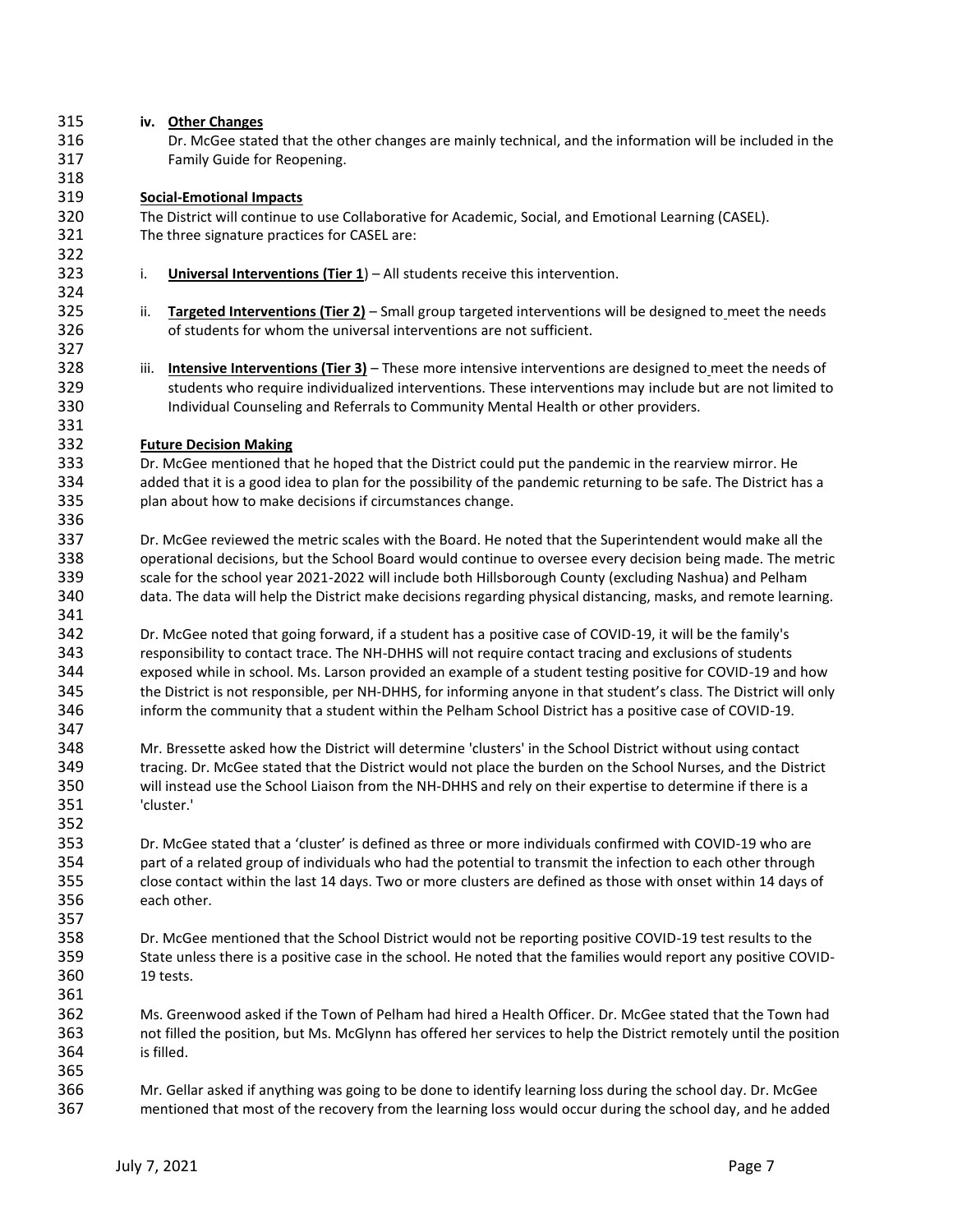- that the teachers are used to students starting the school year on different levels of preparedness. Ms. Larson noted that PES and PMS have blocks of time built into the schedules to allow teachers to work with students regarding their learning loss. Dr. McGee confirmed that Social-Emotional Learning would be a priority right out of the gate.
- Mr. Bressette commented that responding in a dynamic environment is essential, but the absence of time- frames in which decisions are made caught his eye, and he wanted to know if the time-frames were something that would be addressed. Dr. McGee mentioned that creating a timeline was something that he tried to do, but he found that he could not do what he wanted within the allotted time frame. Dr. McGee added that providing families with a time frame would be false, and he acknowledged that every family does better with advance notice. Dr. McGee noted that he does not want to make rapid changes because they are too disruptive to the families and do not help the public health issue.
- Dr. McGee commented that Mr. Carter had asked about the Level of School Impact Matrix and how the three indicators combine. Dr. McGee mentioned that the NH-DHHS defines this as 'whichever is highest in the overall definition.' He requested that the Board not follow that definition and allow the District to be more flexible and steady. Mr. Carter's next question was, 'why is staff capacity a determining factor for physical distancing and masks?' Dr. McGee stated that if the District has a staffing capacity issue, then physical distancing and masks will not be the answer. Mr. Carter's follow-up question was, 'Are there % values to determine when the level of staff capacity is at each of the three categories?' Dr. McGee stated there are no percent values, and using percent values would limit the flexible capacity to stay open.
- Mr. Carter's next question was 'what is the District's methodology for determining 'clustering' in school settings?' Dr. McGee stressed that the NH-DHHS would address clustering through the School Liaison and not by the School Nurses.
- Mr. Bressette mentioned that the Decision Grid reads 'Masks and Distancing' when the Level of School Impact is 'High,' and the Level of Community Transmission is 'Minimal.' He wanted to know if there was something that could be eliminated or revised. Dr. McGee agreed that the Decision Grid could be changed to read 'Emphasis on Pelham Data.'
- Dr. McGee commented that the Decision Grid was a version of the Family Choice Model versus Primarily Remote Learning. He noted that masks and physical distancing would be put in place if there was a substantial Level of Community Transmission, and if the Level of Community Transmission were moderate, there would have to be a subjective decision made. Dr. McGee added that the District would look at Pelham data when making subjective decisions.
- Mr. Bressette mentioned that decisions needed to be made regarding VLACS and the GPA calculation. He asked how early families would need to make decisions and how it would be helpful to provide the timing for the decisions. Dr. McGee stated that the District would provide families with information as quickly as possible, pending the approval of the Reopening 2021 Plan. Dr. McGee commented that the District did not set a deadline for families to enroll with VLACS, and the District is assuming the students will remain with the Pelham School District unless otherwise informed.
- Assistant Superintendent Sarah Marandos said that VLACS has agreed to do informational sessions for parents interested in learning about the content and curriculum of VLACS. She added that the District would provide parents with contact information for VLACS once the parents contact the Administration.
- The Board discussed how VLACS works, how the student's transcript is forwarded to the Pelham School District, and how the student receives instruction from VLACS. Dr. Marandos mentioned that the partnership between VLACS and the Pelham School District offers counseling through VLACS and progress monitoring by the Pelham School District Counselors. She added that the counseling service provided by VLACS would provide the parents and students with course information.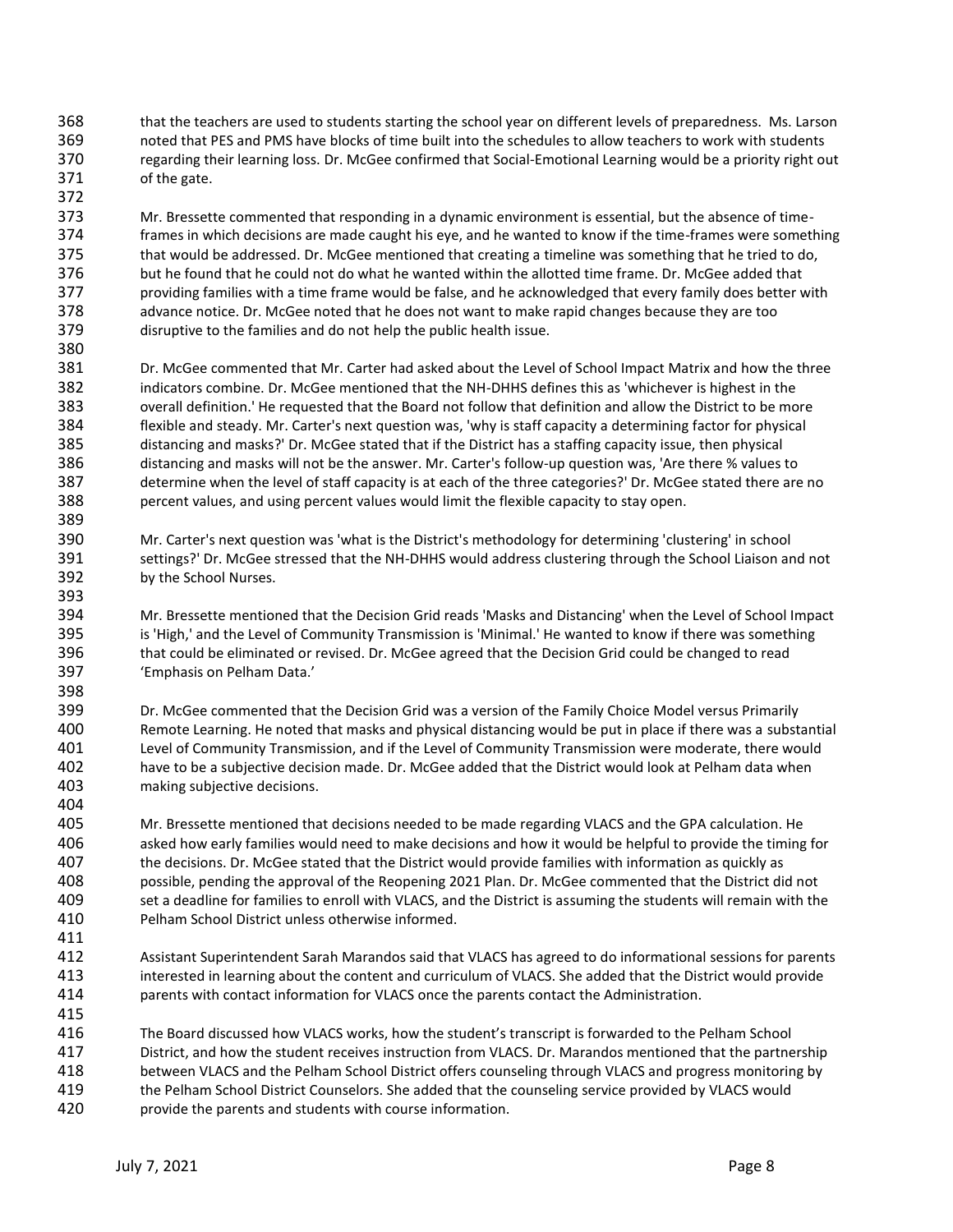| 421<br>422<br>423<br>424 |    | Dr. McGee stated that the MOA with PESPA and PEA expired at the end of the Fiscal Year and commented that<br>he had not been contacted by either PESPA or PEA about a new MOA but added that this did not mean an<br>MOA would not happen. Dr. McGee mentioned that on Wednesday, July 14, the District would have a<br>community presentation of the Reopening 2021 Plan. The presentation will occur on ZOOM. |                                                                                                                                                                                                                         |  |  |  |  |  |  |  |
|--------------------------|----|-----------------------------------------------------------------------------------------------------------------------------------------------------------------------------------------------------------------------------------------------------------------------------------------------------------------------------------------------------------------------------------------------------------------|-------------------------------------------------------------------------------------------------------------------------------------------------------------------------------------------------------------------------|--|--|--|--|--|--|--|
| 425                      |    |                                                                                                                                                                                                                                                                                                                                                                                                                 |                                                                                                                                                                                                                         |  |  |  |  |  |  |  |
| 426<br>427               |    | Mr. Bressette made a procedural request and asked Dr. McGee to list the revisions that the Board provided.<br>He added that the Board could then approve the Reopening 2021 Plan, as amended, based on the Board's                                                                                                                                                                                              |                                                                                                                                                                                                                         |  |  |  |  |  |  |  |
| 428<br>429               |    |                                                                                                                                                                                                                                                                                                                                                                                                                 | discussion. Dr. McGee said the only change that he heard was regarding the Decision Grid. He will change<br>'Masks and Distancing' to 'Emphasis on Pelham Data' regarding High Level of School Impact and Minimal Level |  |  |  |  |  |  |  |
| 430<br>431               |    |                                                                                                                                                                                                                                                                                                                                                                                                                 | of Community Transmission.                                                                                                                                                                                              |  |  |  |  |  |  |  |
| 432                      |    |                                                                                                                                                                                                                                                                                                                                                                                                                 | Mr. Bressette motioned to approve the Reopening 2021 Plan, as amended. Mr. Wilkerson seconded the motion.                                                                                                               |  |  |  |  |  |  |  |
| 433<br>434               |    |                                                                                                                                                                                                                                                                                                                                                                                                                 | The motion passed (5-0-0).                                                                                                                                                                                              |  |  |  |  |  |  |  |
| 435                      | b. |                                                                                                                                                                                                                                                                                                                                                                                                                 | <b>Pelham Memorial School Project Update:</b>                                                                                                                                                                           |  |  |  |  |  |  |  |
| 436                      |    |                                                                                                                                                                                                                                                                                                                                                                                                                 | i. Building Committee                                                                                                                                                                                                   |  |  |  |  |  |  |  |
| 437                      |    |                                                                                                                                                                                                                                                                                                                                                                                                                 | Superintendent Chip McGee said that the Building Committee had their second meeting. The                                                                                                                                |  |  |  |  |  |  |  |
| 438                      |    |                                                                                                                                                                                                                                                                                                                                                                                                                 | groundbreaking celebration date is set for Saturday, September 25. The Building Committee looked at                                                                                                                     |  |  |  |  |  |  |  |
| 439                      |    |                                                                                                                                                                                                                                                                                                                                                                                                                 | Phase I and the pick-up and the drop-off of students.                                                                                                                                                                   |  |  |  |  |  |  |  |
| 440                      |    |                                                                                                                                                                                                                                                                                                                                                                                                                 |                                                                                                                                                                                                                         |  |  |  |  |  |  |  |
| 441                      |    | ii.                                                                                                                                                                                                                                                                                                                                                                                                             | <b>Pre-Construction</b>                                                                                                                                                                                                 |  |  |  |  |  |  |  |
| 442                      |    |                                                                                                                                                                                                                                                                                                                                                                                                                 | Bids for the site work are under review by BP&S.<br>а.                                                                                                                                                                  |  |  |  |  |  |  |  |
| 443                      |    |                                                                                                                                                                                                                                                                                                                                                                                                                 | The Project Management Team is dealing with temporary storage issues, and they are dealing with<br>b.                                                                                                                   |  |  |  |  |  |  |  |
| 444                      |    |                                                                                                                                                                                                                                                                                                                                                                                                                 | moving the books and musical instruments out of the portables.                                                                                                                                                          |  |  |  |  |  |  |  |
| 445                      |    |                                                                                                                                                                                                                                                                                                                                                                                                                 | Steel bids are going to be issued by July 15.<br>c.                                                                                                                                                                     |  |  |  |  |  |  |  |
| 446                      |    |                                                                                                                                                                                                                                                                                                                                                                                                                 |                                                                                                                                                                                                                         |  |  |  |  |  |  |  |
| 447                      |    | iii.                                                                                                                                                                                                                                                                                                                                                                                                            | Design                                                                                                                                                                                                                  |  |  |  |  |  |  |  |
| 448                      |    |                                                                                                                                                                                                                                                                                                                                                                                                                 | Temporary septic and water connections across gas lines are ready for when the portables are<br>а.                                                                                                                      |  |  |  |  |  |  |  |
| 449                      |    |                                                                                                                                                                                                                                                                                                                                                                                                                 | moved.                                                                                                                                                                                                                  |  |  |  |  |  |  |  |
| 450                      |    | Bonnette, Page and Stone reconfigured the Phase I construction to allow access for food service<br>b.                                                                                                                                                                                                                                                                                                           |                                                                                                                                                                                                                         |  |  |  |  |  |  |  |
| 451                      |    | deliveries and improved access to the front of the building.                                                                                                                                                                                                                                                                                                                                                    |                                                                                                                                                                                                                         |  |  |  |  |  |  |  |
| 452                      |    |                                                                                                                                                                                                                                                                                                                                                                                                                 |                                                                                                                                                                                                                         |  |  |  |  |  |  |  |
| 453                      |    | iv.                                                                                                                                                                                                                                                                                                                                                                                                             | <b>Planning and Permitting</b>                                                                                                                                                                                          |  |  |  |  |  |  |  |
| 454                      |    |                                                                                                                                                                                                                                                                                                                                                                                                                 | The Alteration of Terrain (AoT) permit was approved.<br>а.                                                                                                                                                              |  |  |  |  |  |  |  |
| 455                      |    |                                                                                                                                                                                                                                                                                                                                                                                                                 | The Project Management Team presented the plans at the Planning Board meeting. The Team was<br>b.                                                                                                                       |  |  |  |  |  |  |  |
| 456                      |    |                                                                                                                                                                                                                                                                                                                                                                                                                 | reminded to be careful with the new sidewalks along Marsh Road.                                                                                                                                                         |  |  |  |  |  |  |  |
| 457<br>458               |    |                                                                                                                                                                                                                                                                                                                                                                                                                 |                                                                                                                                                                                                                         |  |  |  |  |  |  |  |
| 459                      |    | v.                                                                                                                                                                                                                                                                                                                                                                                                              | <b>Price Escalation</b><br>Dr. McGee mentioned that the Project Management Team is looking at bids for steel and foundation.<br>a.                                                                                      |  |  |  |  |  |  |  |
| 460                      |    |                                                                                                                                                                                                                                                                                                                                                                                                                 | He was informed of the impact that the Amazon corporation construction projects have had on steel                                                                                                                       |  |  |  |  |  |  |  |
| 461                      |    |                                                                                                                                                                                                                                                                                                                                                                                                                 | prices. The order for steel may be postponed until the steel prices come back down.                                                                                                                                     |  |  |  |  |  |  |  |
| 462                      |    |                                                                                                                                                                                                                                                                                                                                                                                                                 |                                                                                                                                                                                                                         |  |  |  |  |  |  |  |
| 463                      |    |                                                                                                                                                                                                                                                                                                                                                                                                                 | Business Administrator Deb Mahoney mentioned that the packet for the bond sale would arrive either on July                                                                                                              |  |  |  |  |  |  |  |
| 464                      |    |                                                                                                                                                                                                                                                                                                                                                                                                                 | 14 or 15. Ms. Mahoney added that she would need the members of the Board to stop by the SAU late on July                                                                                                                |  |  |  |  |  |  |  |
| 465                      |    | 15 or on the 16 to sign the documents. Ms. Mahoney will send an email out to the Board when the documents                                                                                                                                                                                                                                                                                                       |                                                                                                                                                                                                                         |  |  |  |  |  |  |  |
| 466                      |    |                                                                                                                                                                                                                                                                                                                                                                                                                 | are received. Ms. Mahoney stressed that she needs every member of the Board to sign the documents. Mr.                                                                                                                  |  |  |  |  |  |  |  |
| 467                      |    |                                                                                                                                                                                                                                                                                                                                                                                                                 | Bressette asked Ms. Mahoney to look into the use of PandaDoc, in case of conflicts.                                                                                                                                     |  |  |  |  |  |  |  |
| 468                      |    |                                                                                                                                                                                                                                                                                                                                                                                                                 |                                                                                                                                                                                                                         |  |  |  |  |  |  |  |
| 469                      | c. |                                                                                                                                                                                                                                                                                                                                                                                                                 | <b>Student Performance Indicators SAT and NH State Assessment System (SAS):</b>                                                                                                                                         |  |  |  |  |  |  |  |
| 470                      |    |                                                                                                                                                                                                                                                                                                                                                                                                                 | Assistant Superintendent Sarah Marandos stated that she was presenting the New Hampshire State                                                                                                                          |  |  |  |  |  |  |  |
| 471                      |    | Assessment System and the SAT Benchmarks. She mentioned that the student's performance on these tests                                                                                                                                                                                                                                                                                                           |                                                                                                                                                                                                                         |  |  |  |  |  |  |  |
| 472                      |    | provides the District with a way to measure students' progress. Dr. Marandos acknowledged that the                                                                                                                                                                                                                                                                                                              |                                                                                                                                                                                                                         |  |  |  |  |  |  |  |
|                          |    |                                                                                                                                                                                                                                                                                                                                                                                                                 |                                                                                                                                                                                                                         |  |  |  |  |  |  |  |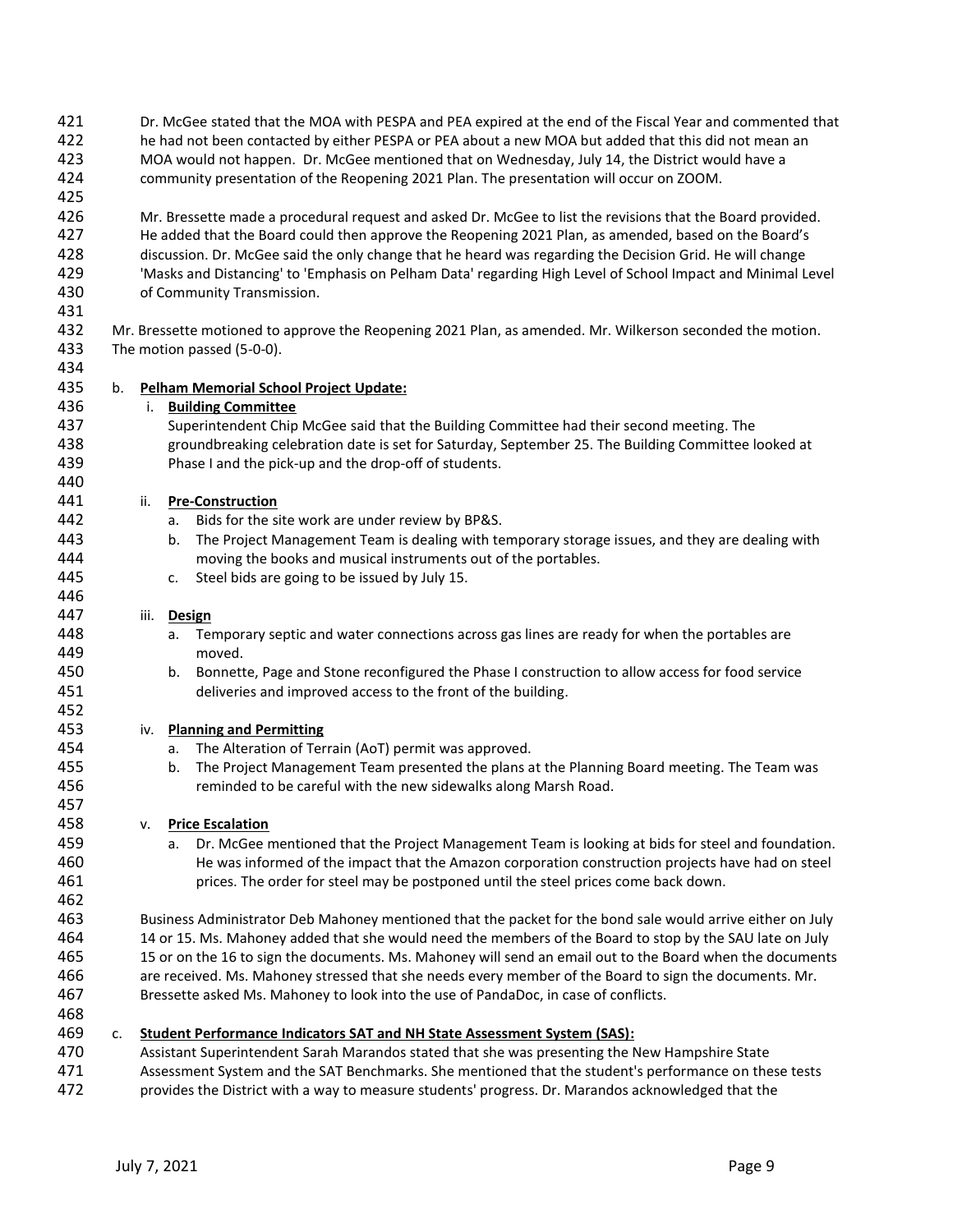assessments were disrupted by COVID-19 but noted that the District has enough information to decide where improvement is needed. 

 Dr. Marandos commented that the report helps to set goals for the next school year and to help prioritize the investments in the Fiscal Year 2023 budget. She added that the District would continue to analyze the results based on the school, the grade, and the student.

 Dr. Marandos said that the NH-SAS measures student performance in reading, writing, and mathematics for grades three through eight. The NH-SAS is based on the State established standards for grades three through eight, and she noted that there are three caveats for this year's testing.

i. NH-SAS was not offered in 2019 -2020 because of the pandemic.

e. 505

- ii. Statewide data will be for the 2021 administration in September.
- 485 iii. Fewer students were assessed in the spring of 2021 because the State did not offer a remote option.

 Dr. Marandos stated that the trend has been for fewer students to meet the standard over the last four years. She acknowledged that the data provided a starting point for the District. The District has analyzed the data and decided to focus on mathematics, and she added that the District was prioritizing mathematics before the pandemic. Dr. Marandos mentioned that the percentages were based on the number of students who took the test.

 The Board discussed possible reasons for the decline, and one of the reasons provided was that fewer students took the test in 2021 than in a typical school year. Dr. Marandos mentioned that parents could sign a form to have their child opt-out of taking the assessment. She commented that a typical school year has one or two opt-outs, and this year there were many opt-outs.

 Dr. Marandos stated that New Hampshire uses the SAT as a State Assessment for juniors. She noted that the SAT is taken during the school day so that all juniors can take the test. There are two benchmarks for the SAT:

- i. Evidence-Based Reading and Writing (ERW) consists of:
- a. History
- b. Literature
- c. Social Science
- d. Writing
- ii. Mathematics consists of:
- a. Algebra
- b. Statistics
- c. Pre-Calculus
- d. Calculus

 Dr. Marandos mentioned that the 2019 SAT was offered to seniors in September 2020. She commented that the ERW results showed Pelham slightly below or matching the State performance for all three years. The results from mathematics showed Pelham was below the State performance for all three years, and she noted that results reinforced the prioritization towards mathematics.

 Dr. Marandos stated that the combined results show that Pelham students in 2021, for the first time, matched the Statewide level of readiness for college. Ms. Larson asked if this was the first year that students took the tests on a computer, and Dr. Marandos confirmed that students are now required to take the tests on Chromebooks.

 The Board discussed what the District is doing to help students and teachers and what needs to be done to assist the teachers and students. They also talked about how to measure improvement and set goals for the next school year.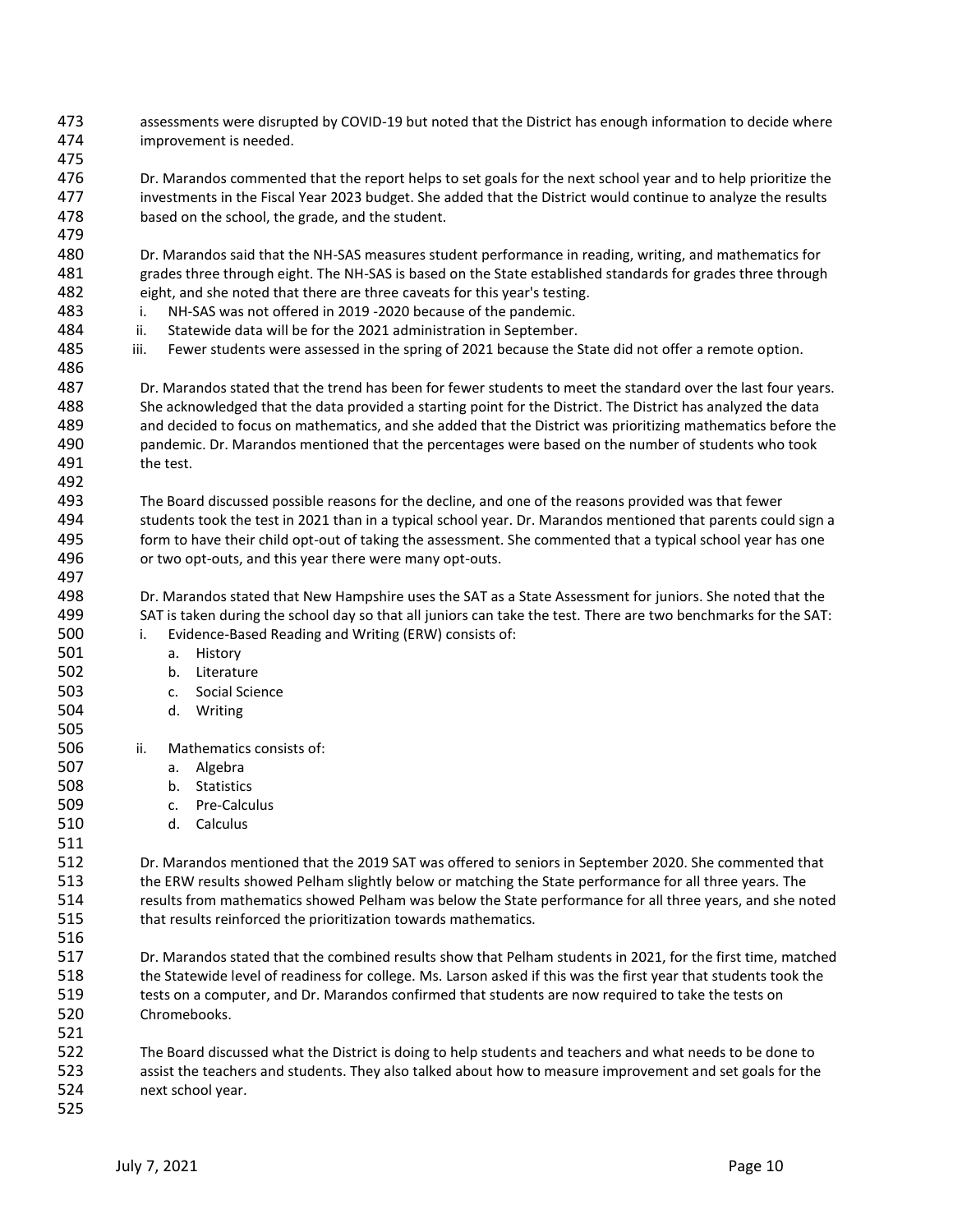| 526 | d. |       | <b>Solar Energy Task Force:</b>                                                                               |  |  |  |  |  |  |
|-----|----|-------|---------------------------------------------------------------------------------------------------------------|--|--|--|--|--|--|
| 527 |    |       | Superintendent Chip McGee mentioned that he was not proposing a subcommittee of the Board. He                 |  |  |  |  |  |  |
| 528 |    |       | requested input from the Board and a consensus that the Solar Energy Task Force is a good place to start.     |  |  |  |  |  |  |
| 529 |    |       |                                                                                                               |  |  |  |  |  |  |
| 530 |    |       | <b>Solar Energy Task Commitment</b>                                                                           |  |  |  |  |  |  |
| 531 |    |       | Commitment:                                                                                                   |  |  |  |  |  |  |
| 532 |    | i.    | An initial meeting in the week of August 2.                                                                   |  |  |  |  |  |  |
| 533 |    | ii.   | Meetings will be bi-weekly through August and September of 2021.                                              |  |  |  |  |  |  |
| 534 |    | iii.  | Meetings will be remote to reduce drive times for members.                                                    |  |  |  |  |  |  |
| 535 |    | iv.   | Members will need to allow for two to three hours for homework per week.                                      |  |  |  |  |  |  |
| 536 |    | v.    | The report will be presented to the School Board at a September 2021 meeting.                                 |  |  |  |  |  |  |
| 537 |    |       |                                                                                                               |  |  |  |  |  |  |
| 538 |    |       |                                                                                                               |  |  |  |  |  |  |
| 539 |    |       | Membership:                                                                                                   |  |  |  |  |  |  |
|     |    | i.    | School Board Member Selected by the School Board                                                              |  |  |  |  |  |  |
| 540 |    | ii.   | Town Official Selected by the Board of Selectmen                                                              |  |  |  |  |  |  |
| 541 |    | iii.  | Parent - Selected by the PES PTSA                                                                             |  |  |  |  |  |  |
| 542 |    | iv.   | Student-Selected by the PHS Principal                                                                         |  |  |  |  |  |  |
| 543 |    | v.    | Teacher/Educator Selected by the PEA                                                                          |  |  |  |  |  |  |
| 544 |    | vi.   | Superintendent Chip McGee                                                                                     |  |  |  |  |  |  |
| 545 |    | vii.  | <b>Business Administrator Deb Mahoney</b>                                                                     |  |  |  |  |  |  |
| 546 |    | viii. | Director of Facilities Brian Sands                                                                            |  |  |  |  |  |  |
| 547 |    | ix.   | Owner's Agent ex officio                                                                                      |  |  |  |  |  |  |
| 548 |    |       |                                                                                                               |  |  |  |  |  |  |
| 549 |    |       | The Board agreed that the Task Force was a good idea. Troy Bressette mentioned that the Solar Task Force      |  |  |  |  |  |  |
| 550 |    |       | looked great, and he is excited about the prospects. He asked why the parent was going to be selected by the  |  |  |  |  |  |  |
| 551 |    |       | PES PTSA. Dr. McGee stated that was how they were organized, and he was hoping to get an elementary           |  |  |  |  |  |  |
| 552 |    |       | parent who would stick around for a long time. Mr. Bressette also expressed his interest in being part of the |  |  |  |  |  |  |
| 553 |    |       | Task Force.                                                                                                   |  |  |  |  |  |  |
| 554 |    |       |                                                                                                               |  |  |  |  |  |  |
| 555 | е. |       | <b>School Handbooks:</b>                                                                                      |  |  |  |  |  |  |
| 556 |    |       | Superintendent Chip McGee thanked the Principals, who were provided a deadline of June 30, and they were      |  |  |  |  |  |  |
| 557 |    |       | able to complete the handbooks by the deadline. He noted that he gave them direction to present the           |  |  |  |  |  |  |
| 558 |    |       | handbooks separate from the Reopening 2021 Plan. Dr. McGee stated there would be a Reopening Guide this       |  |  |  |  |  |  |
| 559 |    |       | year similar to the one from last year. He requested the Board provide feedback tonight, and he can bring     |  |  |  |  |  |  |
| 560 |    |       | back the finalized handbooks at the retreat.                                                                  |  |  |  |  |  |  |
| 561 |    |       |                                                                                                               |  |  |  |  |  |  |
| 562 |    | i.    | PES Handbook                                                                                                  |  |  |  |  |  |  |
| 563 |    |       | The Board reviewed the PES Handbook and provided suggested corrections.                                       |  |  |  |  |  |  |
| 564 |    |       |                                                                                                               |  |  |  |  |  |  |
| 565 |    | ii.   | PMS Handbook                                                                                                  |  |  |  |  |  |  |
| 566 |    |       | The Board reviewed the PMS Handbook and provided suggested corrections.                                       |  |  |  |  |  |  |
| 567 |    |       |                                                                                                               |  |  |  |  |  |  |
| 568 |    | iii.  | PHS Handbook                                                                                                  |  |  |  |  |  |  |
| 569 |    |       | The Board reviewed the PHS Handbook and provided suggested corrections.                                       |  |  |  |  |  |  |
| 570 |    |       |                                                                                                               |  |  |  |  |  |  |
| 571 | f. |       | <b>Policy Revision:</b>                                                                                       |  |  |  |  |  |  |
| 572 |    |       | <b>Policy Revision - First Reading:</b>                                                                       |  |  |  |  |  |  |
| 573 |    |       | The School Board reviewed the policies listed below.                                                          |  |  |  |  |  |  |
| 574 |    |       |                                                                                                               |  |  |  |  |  |  |
| 575 |    |       |                                                                                                               |  |  |  |  |  |  |
|     |    | i.    | Policy DIA - Disaster Recovery - Rescind                                                                      |  |  |  |  |  |  |
| 576 |    |       |                                                                                                               |  |  |  |  |  |  |
| 577 |    | ii.   | Policy EHAB - Data Governance and Security                                                                    |  |  |  |  |  |  |
| 578 |    |       |                                                                                                               |  |  |  |  |  |  |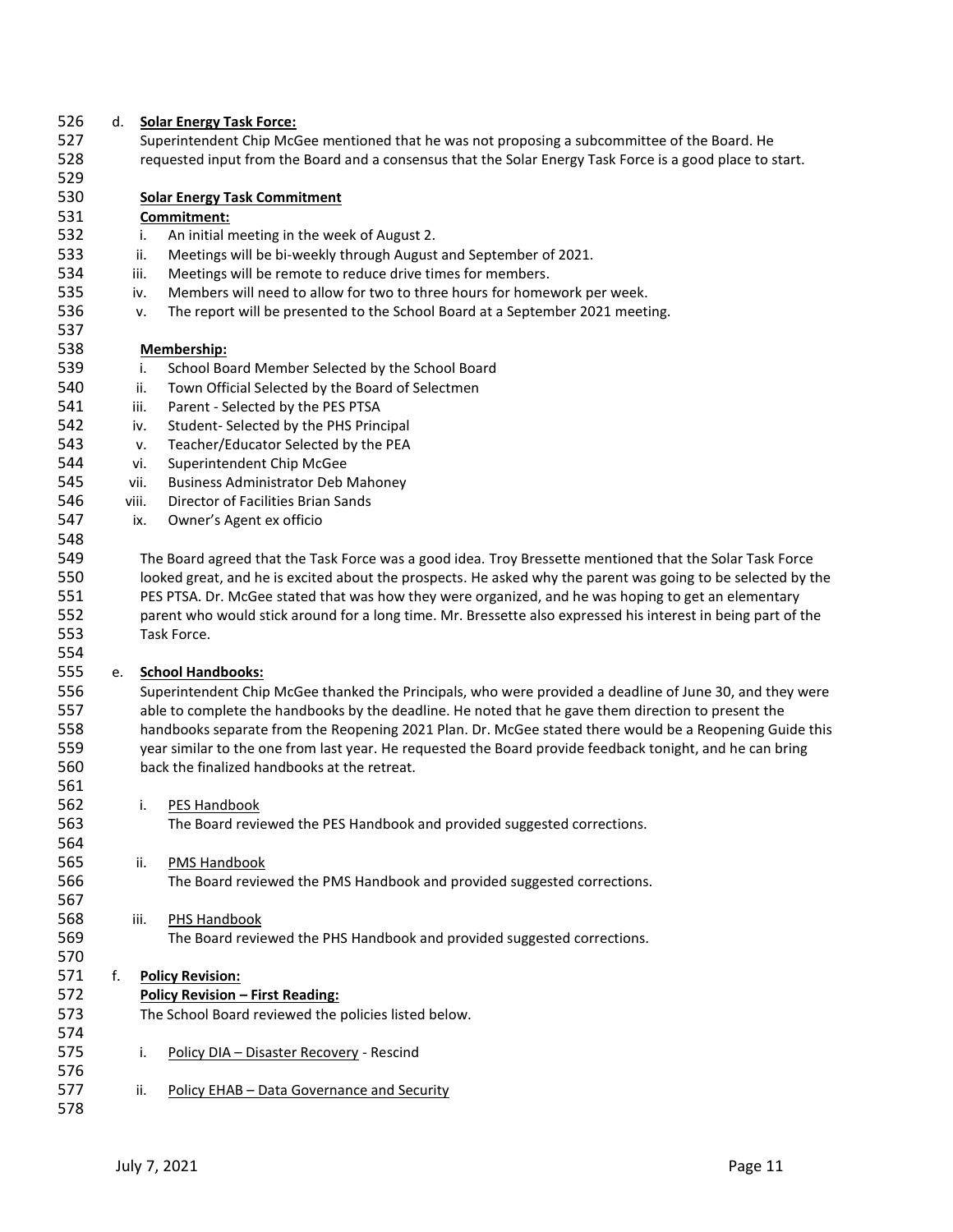| 579 |       | iii. |                                    | Policy DO/DIA - Fund Balance - Recode                |                                                                                                                |
|-----|-------|------|------------------------------------|------------------------------------------------------|----------------------------------------------------------------------------------------------------------------|
| 580 |       |      |                                    |                                                      |                                                                                                                |
| 581 |       | iv.  |                                    |                                                      | Policy EEAA - Video Surveillance on School Property                                                            |
| 582 |       |      |                                    |                                                      |                                                                                                                |
| 583 |       |      |                                    | <b>Policy Revision - Second Reading:</b>             |                                                                                                                |
| 584 |       |      |                                    | The School Board reviewed the policies listed below. |                                                                                                                |
| 585 |       |      |                                    |                                                      |                                                                                                                |
| 586 |       | i.   |                                    |                                                      | Policy IGE - Parental Objection to Specific Course Material                                                    |
| 587 |       |      |                                    |                                                      | Dr. McGee confirmed that all the curriculum would be accessible via the website.                               |
| 588 |       |      |                                    |                                                      |                                                                                                                |
|     |       |      |                                    |                                                      |                                                                                                                |
| 589 |       | ii.  |                                    |                                                      | Policy IHBG - Home Education Instruction and Access to Curricular and Co-Curricular Programs                   |
| 590 |       |      |                                    |                                                      |                                                                                                                |
| 591 |       |      |                                    |                                                      | Mr. Bressette motioned to approve those policies presented for the second reading. Mr. Wilkerson seconded the  |
| 592 |       |      | motion. The motion passed (5-0-0). |                                                      |                                                                                                                |
| 593 |       |      |                                    |                                                      |                                                                                                                |
| 594 |       |      |                                    |                                                      | Mr. Gellar motioned to add an agenda item to discuss the July and August Manifests. Mr. Bressette seconded the |
| 595 |       |      | motion. The motion passed (5-0-0)  |                                                      |                                                                                                                |
| 596 | 4.    |      | <b>July and August Manifests:</b>  |                                                      |                                                                                                                |
| 597 |       |      |                                    |                                                      | Business Administrator Deb Mahoney mentioned that the Board would have a large gap between this meeting        |
| 598 |       |      |                                    |                                                      | and the next School Board meeting. She said that there would be a manifest drafted on July 21, and she         |
| 599 |       |      |                                    |                                                      | requested that the signers sign off on the manifest. The signed document will then be added to the packet for  |
| 600 |       |      | the next School Board meeting.     |                                                      |                                                                                                                |
| 601 |       |      |                                    |                                                      |                                                                                                                |
| 602 | 5.    |      | <b>Board Member Reports:</b>       |                                                      |                                                                                                                |
| 603 |       | i.   | No Board Member Reports            |                                                      |                                                                                                                |
| 604 |       |      |                                    |                                                      |                                                                                                                |
| 605 |       |      |                                    |                                                      |                                                                                                                |
|     | 6.    |      | Housekeeping:                      |                                                      |                                                                                                                |
| 606 | а.    |      | <b>Adoption of Minutes:</b>        |                                                      |                                                                                                                |
| 607 |       | i.   |                                    |                                                      | June 16, 2021 - School Board Meeting Public Minutes                                                            |
| 608 |       |      |                                    |                                                      |                                                                                                                |
| 609 |       |      |                                    |                                                      | Mr. Gellar motioned to adopt the Public Meeting Minutes of June 16, 2021; Mr. Bressette seconded the motion.   |
| 610 |       |      |                                    | The motion passed (4-0-1) (Mr. Wilkerson abstained)  |                                                                                                                |
| 611 |       |      |                                    |                                                      |                                                                                                                |
| 612 |       |      | b. Vendor and Payroll Manifests:   |                                                      |                                                                                                                |
| 613 |       | i.   | 128                                | \$390,724.91                                         | (signed)                                                                                                       |
| 614 |       | ii.  | <b>PAY128P</b>                     | \$14,680.89                                          | (signed)                                                                                                       |
| 615 |       | iii. | AP062821                           | \$258,415.25                                         | (signed)                                                                                                       |
| 616 |       | iv.  | 129                                | \$269,556.24                                         |                                                                                                                |
| 617 |       | v.   | PAY129P                            | \$579,182.65                                         |                                                                                                                |
| 618 |       | vi.  | <b>PAY129M</b>                     | \$0.00                                               |                                                                                                                |
| 619 | vii.  |      | AP062821                           | \$131,704.77                                         |                                                                                                                |
| 620 | viii. |      | 201                                | \$136,130.84                                         |                                                                                                                |
| 621 |       | ix.  | <b>PAY129</b>                      | \$4,695.29                                           |                                                                                                                |
| 622 |       | х.   | AP070721                           | \$1,897,330.41                                       |                                                                                                                |
| 623 |       |      |                                    |                                                      | Mr. Bressette made a motion to approve the Vendor and Payroll Manifests, as presented. Mr. Wilkerson seconded  |
| 624 |       |      |                                    | the motion. The motion passed (5-0-0)                |                                                                                                                |
| 625 |       |      |                                    |                                                      |                                                                                                                |
| 626 | c.    |      |                                    | <b>Correspondence &amp; Information:</b>             |                                                                                                                |
| 627 |       | i.   | None                               |                                                      |                                                                                                                |
| 628 |       |      |                                    |                                                      |                                                                                                                |
| 629 |       |      |                                    |                                                      |                                                                                                                |
| 630 |       |      |                                    |                                                      |                                                                                                                |
|     |       |      |                                    |                                                      |                                                                                                                |